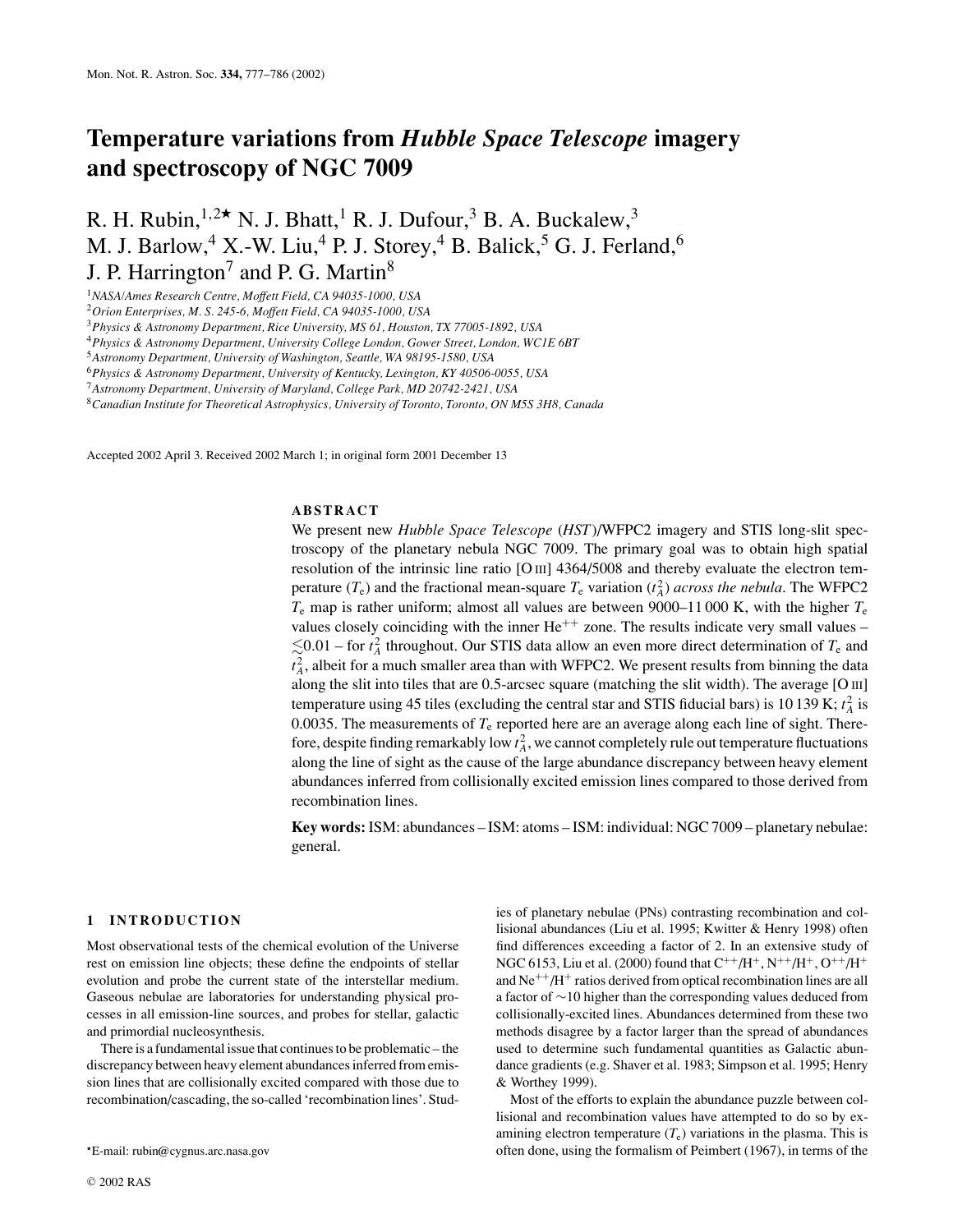[fractional] mean-square variation  $(t^2)$  of  $T_e$ . The inferred metallicity obtained by using the usual (optical/UV) forbidden lines is very sensitive to  $T_e$  (exponential) and  $t^2$ . On the other hand, recombination lines are rather insensitive to  $T_e$  and  $t^2$ . Agreement close to the higher recombination value can be forced in the derived abundance by attributing the difference to (solving for) $t^2$ . Let us consider the case of the PN NGC 7009, also known as the 'Saturn Nebula'; its image produced by Balick et al. (1998) from WFPC2 data has graced the cover of coffee-table books (Petersen & Brandt 1998). NGC 7009 has stood near the centre of the abundances controversy. It has long been known that its recombination lines are very strong, particularly those of O II. Liu et al. (1995) found that the recombination C, N and O abundances are a factor of ∼5 larger than the corresponding collisional abundances. This was recently found to be the case also for neon (Luo, Liu & Barlow 2001). One possible reconciliation of these two drastically different abundances, which Liu et al. (1995) discuss, is to invoke large  $t^2$ . For oxygen in NGC 7009, by invoking  $t^2$  ~ 0.1, agreement can be forced in the abundance derived from optical lines close to the higher recombination value – a value more than 2.5 times larger than the solar O/H of 7.41 × 10<sup>-4</sup> (Grevesse & Sauval 1998). Such a large  $t^2$  is not at all predicted by current theory/models (e.g. Kingdon & Ferland 1998).

The current unsettled situation has led to efforts to broaden the study to include other variables besides  $T<sub>e</sub>$  to analyse the effects upon abundance determinations. One promising avenue is to examine this considering density variations, abundance variations and  $T_e$ variations in combination. Liu et al. (2000) took this approach in their investigation of the PN NGC 6153 with a two-phase empirical model. Recall this object has even more disparate abundance differences (factor of ∼10) than NGC 7009 does. Péquignot et al. (2002) continued the study using photoionization models including two components with different heavy element abundances. Basically, one phase is small, dense, ionized clumps that are highly enhanced in heavy elements and deficient in hydrogen. This phase would have  $T_e \sim 10^3$  K and contribute almost all the heavy element recombination line emission. These clumps are embedded in the second phase, which has the more usual nebular properties/composition, with  $T_e \sim 10^4$  K, and which is responsible for almost all the emission in the optical/UV collisionally excited lines. The latter phase comprises the great bulk of the nebular mass. There is ongoing work by this same group to try to explain other PNs of this kind, including the Galactic bulge PN M 1–42, which has a factor of ∼20 abundance dichotomy (Liu et al. 2001) and Hf 2–2, which has the most extreme abundance difference to date, a factor of ∼80 (Liu 2002).

In this paper, we focus solely on  $T_e$  variations with the purpose to test whether the observational data support the possibility that  $t^2$  in NGC 7009 may be as large as ∼0.1. In Section 2, we present the *HST* observations and data reduction procedures. Section 3 describes our techniques for obtaining emission line fluxes from the WFPC2 data and how we use cospatial STIS data to help this process. In Section 4, there is a discussion and analysis of extinction. We determine the electron temperature distributions in Section 5. In Section 6, we analyse the  $T<sub>e</sub>$  distributions in terms of average temperatures and fractional mean-square temperature variations in the plane of the sky. Section 7 provides a discussion and conclusions.

# **2 HST OBSERVATIONS AND DATA REDUCTION**

The observations of NGC 7009 described here were taken as part of our HST Cycle 8 program GO-8114. For both the WFPC2 and STIS visits, we set our positions with respect to the position of the central star (CS):  $\alpha$ ,  $\delta = 21^{\text{h}}04^{\text{m}}10^{\text{s}}81$ ,  $-11^{\circ}21'47''91$ ) (equinox J2000).

#### **2.1 WFPC2 observations**

We observed with WFPC2 on 2000 April 6–7 (UT) as the first visit of the GO-8114 program. Observations (with corresponding line of interest) of NGC 7009 were made in line filters F437N ([O III] 4364 Å), F487N (Hβ 4863 Å), F502N ([O III] 5008 Å) and F656N (H $\alpha$  6565 Å), plus continuum filter F547M. All wavelengths in this paper are vacuum rest wavelengths. The images were placed in the WF3 chip (with the CS at WF3-FIX). The pixel size is 0.0996 arcsec. In order to clean cosmic rays, two images were taken in each filter except for three images in F437N. Total integration times were, respectively, 2200, 520, 320, 400 and 240 s.

The data sets we processed (also for STIS) were those obtained after sufficient time elapsed from the observation dates in order that 'best reference files' would be stable/finalized. We requested On-the-Fly Calibration for science files and best reference files. We then co-added and cosmic ray cleaned images using standard packages in IRAF. <sup>1</sup> Flux calibration for each filter was carried out by basically following the procedures used for the WFPC2 Exposure Time Calculator. These account for the integration time, analogueto-digital converter gain of 7 (used for F437N and F487N) or 14 electron DN<sup>−</sup><sup>1</sup> (used for F502N, F547M and F656N; DN stands for 'Data Number'), and the total system throughput.

The calculations for the contributions to the narrow-band filter observations of the continuum and other lines will be discussed later (Section 3) after the STIS observations section.

#### **2.2 STIS observations**

On 2000 August 9 (UT), STIS long-slit spectra of NGC 7009 were taken. These data comprise 3 orbits and were taken at position angle  $(PA) = 86.72°$ . Our original plan was to align the slit with the major axis of NGC 7009, which is at  $PA = 78.5^\circ$ . However, we were advised by STScI that there were no guide star pairs for our planned visits. We settled on the revised PA, a change of only 8.22◦, as this was the closest to the major axis that allowed for a pair of guide stars. We used a slit width of 0.5 arcsec and a slit length of 52 arcsec for these CCD observations.

Because the CS in NGC 7009 is reasonably bright  $(V = 12.78$ ,  $B = 12.66$ ), it would have caused problems (bleeding, saturation, etc.), especially on long exposures, if it were in our science slit. On the other hand, the CS provides an excellent fiducial point in the nebula, where we may assess the positional registration of emission lines in our various exposures with STIS. Thus, we observed with the CS off the upper edge of our  $52 \times 0.5$  arcsec slit by 0.1 arcsec. In other words, our slit is defined with the CS moved 0.35 arcsec (0.25 + 0.1) in the dispersion direction (∼NNW). Furthermore, the slit was not centred on the CS in the spatial direction. Because the structure on the west (W) side of the nebula was of more interest to us, we displaced the slit centre 3.5 arcsec from the CS in the spatial direction (∼W along PA = 86.72◦). Spectra were taken with gratings G430M (with wavelength settings: 3680, 4194, 4451, 4706, 4961) and G750M (settings: 5734, 6581). Each exposure was done in accumulation mode and at least two spectra were taken at each setting in order to cosmic ray (CR) clean. After retrieving the

 $<sup>1</sup>$  IRAF is distributed by NOAO, which is operated by AURA, under cooper-</sup> ative agreement with NSF.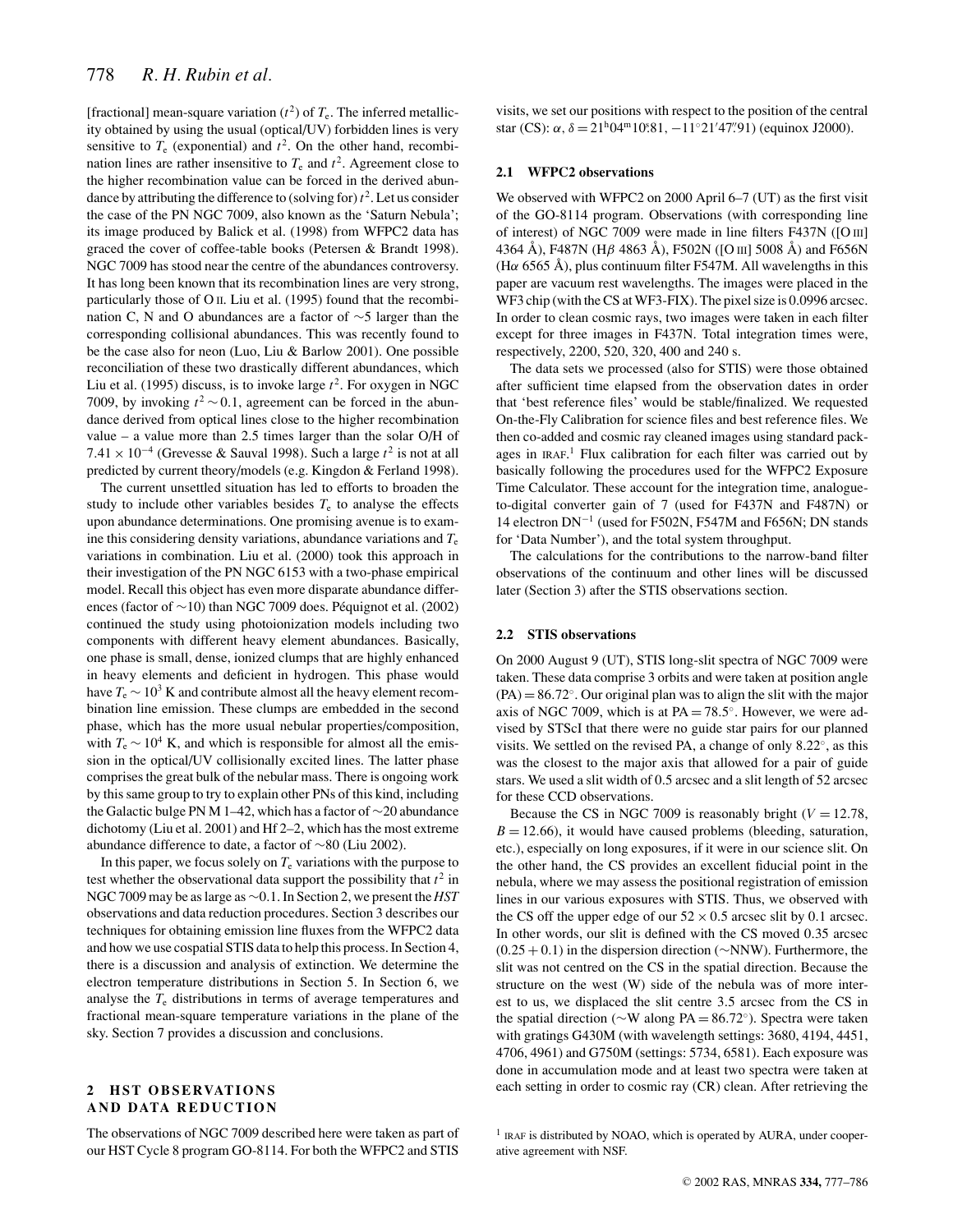data sets, we then co-added and cosmic ray cleaned images using standard packages in IRAF. Calibrations to produce two-dimensional (2D) rectified images were then carried out. From these, we singled out specific emission lines for further investigation.

Data for the [O III] 4364-Å line as well as H $\gamma$  4342 Å were contained in the G430M/4451 grating setting  $(150 \text{ s})$ ; for the [O III] 5008-, 4960-Å lines and H $\beta$  4863-Å lines, G430M/4961 was used (80 s); for H $\alpha$  6565 Å and the [N  $\text{II}$ ] 6550-, 6585-Å lines, G750M/ 6581 was used (90 s). For G430M, the dispersion is 0.28 Å pixel<sup>-1</sup> for a point source and the plate scale 0.05 arcsec pixel<sup>−</sup><sup>1</sup> (Leitherer et al. 2001, Chapter 13). For a uniformly filled slit with width 0.5 arcsec, a degradation in resolving power by a factor of 10 is expected to a spectral resolution of 2.8 Å. For G750M, the dispersion is 0.56 Å pixel<sup> $-1$ </sup> for a point source and the plate scale 0.05 arcsec pixel<sup>−</sup>1. For a uniformly filled slit with width 0.5 arcsec, the spectral resolution would be 5.6 Å. For the analysis presented here, we were interested mainly in the distribution of line flux along the slit spatial direction. This was accomplished with the IRAF routine BLKAVG in conjunction with specialized software tools that we developed ourselves.

Even after applying the standard CR rejection there still remain many bad pixels due to CRs and/or hot pixels. There is considerable danger that including these can corrupt the flux values we seek. The program developed to eliminate these remaining bad pixels is called PIXHUNTER, which is described briefly in Appendix A. Once the columns containing the line have been cleaned for deviant pixels, we are ready to subtract an equivalent spectral range of continuum. We do this by using IRAF functions, including BLKAVG, to operate upon the appropriate sections of cleaned continuum. The one-dimensional (1D) distribution of line flux versus spatial coordinate for the various emission lines of interest is what we need for our subsequent physical analysis.

We note that there is excellent agreement with a cross check of the 1D results of flux versus spatial direction by comparing with 1D results of flux versus wavelength for a corresponding spatial sample. The latter were measured with the SPLOT package. With this, the underlying continuum is fitted and the integrated line flux determined with the *e*-option (area under the line profile), which was preferable to fitting with a Gaussian profile. Because of the spectral impurity introduced by the relatively wide slit used, the line profiles have flatter tops and less extended bases (i.e. they are more 'trapezoidal') than the Gaussian fits. It is also apparent that the Gaussian fit is overestimating the line flux.

Both the [O III] 5008- and 4960- $\AA$  lines were observed simultaneously with the G430M/4961 grating setting. We desired to accurately measure the ratio of these line fluxes to compare with the most recent calculation for the theoretical intensity ratio 2.984 (Storey & Zeippen 2000). Because both transitions arise from the same upper level, the intrinsic flux ratio depends only on the transition probabilities (*A*-values) and wavelengths. What we found was a surprising variation in the  $F(5008)/F(4960)$  ratio with position along the slit. This amounts to a variation in the ratio of roughly  $3.0 \pm 0.1$ . Furthermore, it appears more-or-less periodic with an ∼3.5-arcsec cycle.

According to Ted Gull (private communication), this is an instrumental effect and is a ratio of two fringe patterns. The source of the problem is a thin blocker filter that had to be matched with each grating and the best (and only) location that it could be placed was above the grating in a stable mounting. There is some discussion of fringing at the STIS web site (http://www.stsci.edu/instruments/ stis/performance/anomalies). More specific information appears in chapter 7 of the STIS Instrument Handbook (Leitherer et al. 2001) under a section called 'Fringing due to the Order Sorter Filters'. (See www.stsci.edu/instruments/stis/documents/handbooks/ cycle11/c07 performance2.html#326437.) This distinct fringing pattern also appears in similar STIS data of the Orion Nebula obtained under program GO-7514 (PI RR).

To attempt to do anything about fringing would probably require a dedicated *HST*/STIS calibration program. We do not treat this further here. As will be seen, the results for the temperature analyses are in good accord between the two data sets using STIS and WFPC2, which provides support that any fringing in the STIS data is not affecting our conclusions. If there were fringing in the *F*(5008)/ *F*(4364) ratio at the same level as for the *F*(5008)/*F*(4960) ratio, the  $\pm 3.3$  per cent error would result in only a minor  $T_e$  error, e.g.  $\pm 100$  K at  $T_e = 10^4$  K (see Section 5). Because of the fringe pattern, we measured the fluxes *F*(5008) and *F*(4960) over an integer number of fringing cycles and then calculated the *F*(5008)/*F*(4960) ratio. The overall value is 3.008. When we apply a very small differential extinction correction (see Section 4), the intrinsic ratio becomes 3.000, which is in good agreement with the theoretical prediction.

# **3 EXTRACTION OF EMISSION LINE FLUXES FROM WFPC2 DATA**

One of the most important operations involved partitioning the contributions to the F437N emission. We consider these as due to [O III] 4364,  $H\gamma$  and continuum emission. (An examination of our STIS spectra shows no other emission lines will contribute significant flux.) It is necessary to take into account the total system throughput for the F437N filter (Biretta et al. 2001). A finer scale digital version of the total system throughput for this or any WFPC2 filter can also be produced using the task CALCBAND. We used a digital form to obtain the throughputs for both the [O III] 4364 and H $\gamma$  lines accounting for the Doppler correction for the actual velocity of NGC 7009 at the time of observation. This was  $-20.71$  km s<sup>-1</sup> after accounting for the heliocentric velocity of 7009, which is  $-46.6$  km s<sup>-1</sup> (Schneider et al. 1983). While still a net blueshift  $(-0.3 \text{ Å})$ , this does result in a slightly higher  $H<sub>V</sub>$  leakage due to near maximum redshift of the Earth's motion at the time of observation. The relative transmission at the Doppler corrected wavelengths for H $\gamma$  to 4364 was 0.0253.

In order to assess the contribution of 4364 and H $\gamma$  leakage to our F437N data, we did a careful spatial registration/comparison of the highest signal-to-noise ratio (S/N) portions of our STIS long-slit data with corresponding WFPC2 filters. Two areas were chosen that we call E1 and WW that were regions of higher S/N and avoided the CS as well as the fiducial bars. They span from 1.05 to 7.60 arcsec east and from 0.75 to 8.10 arcsec west of the CS, respectively, along our 0.5 arcsec-wide STIS slit. The registration is very close with the E1 area from STIS 3.275 and from WFPC2 3.2737 arcsec<sup>2</sup>. For WW, areas are, respectively, 3.675 and 3.6705 arcsec<sup>2</sup>.

Initially, we also tried to determine the continuum contribution to F437N from the spatial registration of our STIS data with the corresponding WFPC2 filters. All our efforts resulted in continuum fluxes that were generally too large for what could possibly fit for the WFPC2 observations. While it is not clear why the flux levels underlying the emission lines (not just 4364 but also H $\alpha$ , H $\beta$  and 5008) were invariably too high, the integration times with STIS were insufficient to provide adequate signal-to-noise ratios to measure these continuum fluxes.

Because the dominant contribution to the nebular continuum for NGC 7009 is recombination processes, we estimate the continuum contribution to each of the WFPC2 filters from recombination theory. These were provided independently by two of us (JPH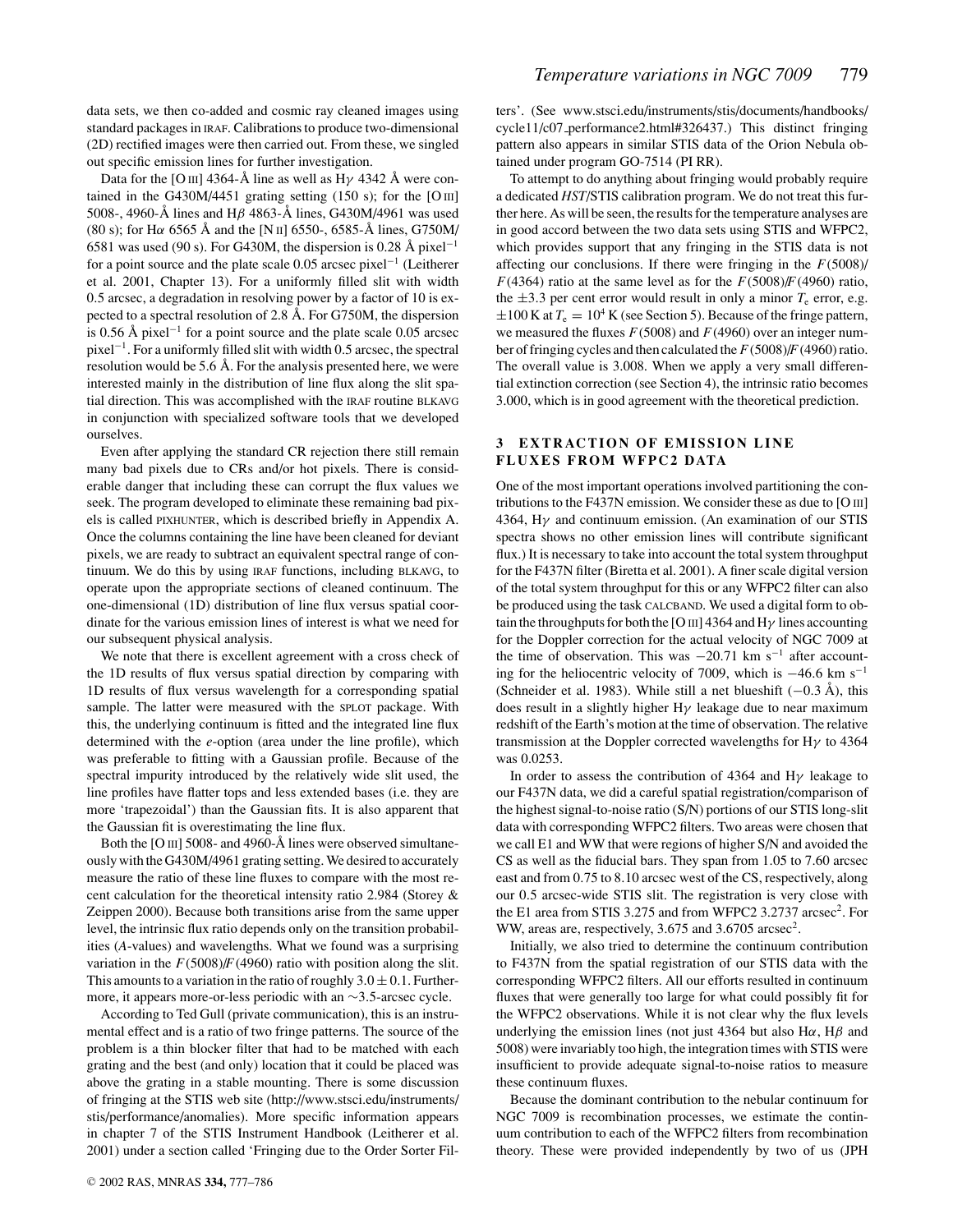and GJF) from theoretical continuum models, with similar results. For these, we assumed  $T_e = 10000$  K, N(He)/N(H) = 0.11 and ionic fractions:  $N(\text{He}^+)/N(\text{He}) = 0.88$  and  $N(\text{He}^{++})/N(\text{He}) = 0.12$ , which are essentially the NGC 7009 values in Kingsburgh & Barlow (1994). The scaled values adopted for the continuum emission relative to the H $\beta$  line emission (all intrinsic) are 6.91 × 10<sup>-4</sup>,  $6.53 \times 10^{-4}$ ,  $6.45 \times 10^{-4}$  and  $5.65 \times 10^{-4}$  Å<sup>-1</sup> for F437N, F487N, F502N and F656N, respectively. To obtain the total continuum contribution in the respective filters, one multiplies by the appropriate 'rectwidth' (RECTW) 31.994, 33.8, 35.562 and 29.89 Å obtained using the task BANDPAR. 2

This provides the predicted continuum correction for F487N of  $0.02207I(H\beta)$ , where  $I(H\beta)$  is the intrinsic flux. Because both line and continuum are equally affected by extinction, we may also work with the observed fluxes without regard to extinction correction here. To predict the continuum correction for F656N and F437N, we scale the H $\beta$  result to the H $\alpha$  and H $\gamma$  lines using recombination theory (Storey & Hummer 1995) assuming  $T_e = 10000$  K and  $N_e =$ 10 000 cm<sup>−3</sup>, Case B: *I*(Hα)/*I*(Hβ) = 2.85 and *I*(Hβ)/*I*(Hγ) = 2.13.3 This results in predicted continuum corrections for F656N of 0.005 926*I*(H $\alpha$ ) and for F437N of 0.047 09*I*( $H\gamma$ ). The continuum relative to 4364 is obtained by multiplying the ratio of STIS observed fluxes of H $\gamma$ /4364 by the continuum/H $\gamma$  value of 0.04709. The differential extinction from  $4364$  to  $4342$  Å is negligible for 7009.

The continuum correction for F502N relative to [O III] 5008 is obtained by multiplying the ratio of STIS observed fluxes of  $H\beta/5008$ by the continuum/H $\beta$  value of 0.022 94. Because the 5008 line is the strongest of the set, the continuum correction is extremely small; hence, it is safe to neglect the very small differential extinction from 4863 to 5008  $\AA$ .

While the above discussion is appropriate for correcting for the continuum in the specific WFPC2 filters, if comparison is made *between* individual filters, then an extinction correction would need to be considered (see Section 4).

Our original observing plan had been to use the WFPC2/F547M data to help determine the continuum emission. This does not appear to be a reliable method as judged by comparing our STIS and WFPC2 data. For instance, let us consider area E1. The observed F547M flux is  $1.128 \times 10^{-12}$  erg cm<sup>-2</sup> s<sup>-1</sup>. Using the continuum predictions of the theoretical model mentioned earlier for the mean wavelength  $5468$  Å of this filter, the continuum emission at 5468 Å relative to the H $\beta$  line emission is 6.25 × 10<sup>-4</sup> Å<sup>-1</sup>. To obtain the total continuum contribution in this filter, we multiply by the RECTW =  $638.58$  Å and then multiply by the observed STIS H $\beta$  flux of  $1.507 \times 10^{-12}$  erg cm<sup>-2</sup> s<sup>-1</sup> to arrive at  $6.014 \times 10^{-13}$  erg  $\text{cm}^{-2}$  s<sup>-1</sup>. This is only 53 per cent of the observed F547M flux. In the above assessment, we have neglected the small differential extinction. Presumably the other ∼47 per cent is due to line emission. We made a reality check of this number by using the digital version of the total system throughput for this filter and the measured line fluxes in Hyung & Aller (1995b). The full width at 0.01 of the peak transmission of the F547M filter extends from 5002–5997 Å.

<sup>2</sup> Note that RECTW is *not* the 'effective width of the bandpass' tabulated in table 6.1 and also shown as dashed rectangles in the Passband Plots of Filter Throughput (appendix 1) of the WFPC2 Instrument Handbook (Biretta et al. 2001).

 $3$  For conditions applicable to NGC 7009, we find using an online program (see Storey & Hummer 1995) that the  $I(H\alpha)/I(H\beta)$  ratio used here will depart by less than 1.75 per cent over the range  $7500 \leq T_e \leq 12500$  K and  $10^3 \le N_e \le 10^5$  cm<sup>-3</sup>. The *I*(H $\beta$ )/*I*(H $\gamma$ ) ratio will vary by  $\le 1$  per cent over the range 7500  $\leq T_e \leq 15000$  K and  $10^2 \leq N_e \leq 10^6$  cm<sup>-3</sup>.

As above, we account for the actual Doppler velocity of the source. The result is that by far the bulk of the line emission in F547M is due to the 5008 line; the ratio of the total continuum flux (calculated as described) to the scaled, transmitted 5008 line flux is 2.43. We also include the next most significant contributors: He I 5877, He II 5413 and [Cl III] 5519,39. The estimated contribution then of lines is ∼35 per cent of the total F547M emission. If the many other weaker lines were included, this value would increase somewhat. The main point of this exercise is to show that there can indeed be serious 'leakage' of 5008 line emission into the F547M data for NGC 7009 and no doubt for other PNs.

In addition to accounting for the continuum in each WFPC2 filter and the  $H\gamma$  leakage in F437N, it is also necessary to account for the contribution of [N  $\text{II}$ ] 6585.23- and 6549.86-Å emission into F656N. This is done by measuring the fluxes of these lines, as well as that of H $\alpha$ , in the areas E1 and WW. The method follows from that used for the  $H\gamma$  leakage in F437N. The Doppler corrected wavelengths for the three lines are determined and the relative throughputs applied for the F656N filter. These are 0.03645 and 0.4552 for the 6585 and 6550-Å lines, respectively, relative to H $\alpha$ . Note that although the 6585 flux will always be larger than that of 6550, the latter contributes more to the observed F656N flux.

Table 1 shows the details of the comparison with the STIS overlay for E1 and WW for each of the WFPC2 narrow-band filters. Column 2 has the ratios of the observed line flux with STIS to the corresponding narrow band filter flux with WFPC2. Column 3 shows the flux ratio 'Contm./emission' line, derived from recombination theory and the WFPC2 filter profile. Columns 4 and 5 provide the observed line flux ratio derived from STIS data as modified passing through the pertinent WFPC2 filter profile. Column 6 then shows the 'Total' (of the previous columns 2 up to 5) for the STIS flux (including the theoretical continuum) divided by the flux observed in the narrow-band filter. The results for both areas are in close agreement; thus we use the combined area  $E1 + WW$ , which we call 'SUM', for our actual calibration to obtain observed line fluxes from the WFPC2 data. In the case of F437N and F502N, the total of the STIS emission plus inferred continuum exceeds the WFPC2 flux by a factor of 1.089 and 1.043 respectively, while for F487N and F656N, the total STIS emission plus continuum is less than the WFPC2 flux by factors of 1.032 and 1.037 respectively. From the SUM entry line for F437N in Table 1, we see that the relative strengths of the components comprising F437N are roughly in the proportions  $0.71:0.19:0.10$  for the 4364 line: continuum: H $\gamma$ leakage.

We use the results for the SUM area to define our best relationships for determining the necessary emission line fluxes from the WFPC2 data. Because the F437N corrections for the continuum and  $H\gamma$ leakage are tied to a measurement of a Balmer line flux, we use H $β$  from the F487N image to measure its flux. Thus we arrive at equations  $(1)$ – $(4)$ .

 $F(\text{H}\alpha) = 0.9531 \text{ F656N},$  (1)

 $F(H\beta) = 0.9482 \text{ F}487\text{N},$  (2)

$$
F(5008) = 1.041 F502N,
$$
\n(3)

$$
F(4364) = 1.089 F437N - 0.032 18 \times 10^{-0.124c(H\beta)} F487N.
$$
 (4)

Equation (4) requires further description. Both the H $\gamma$  leakage and continuum corrections relative to  $H\gamma$  are known for the specific STIS-calibrated areas above. However, when we deal with other parts of the nebula observed with WFPC2 but not by the STIS slit,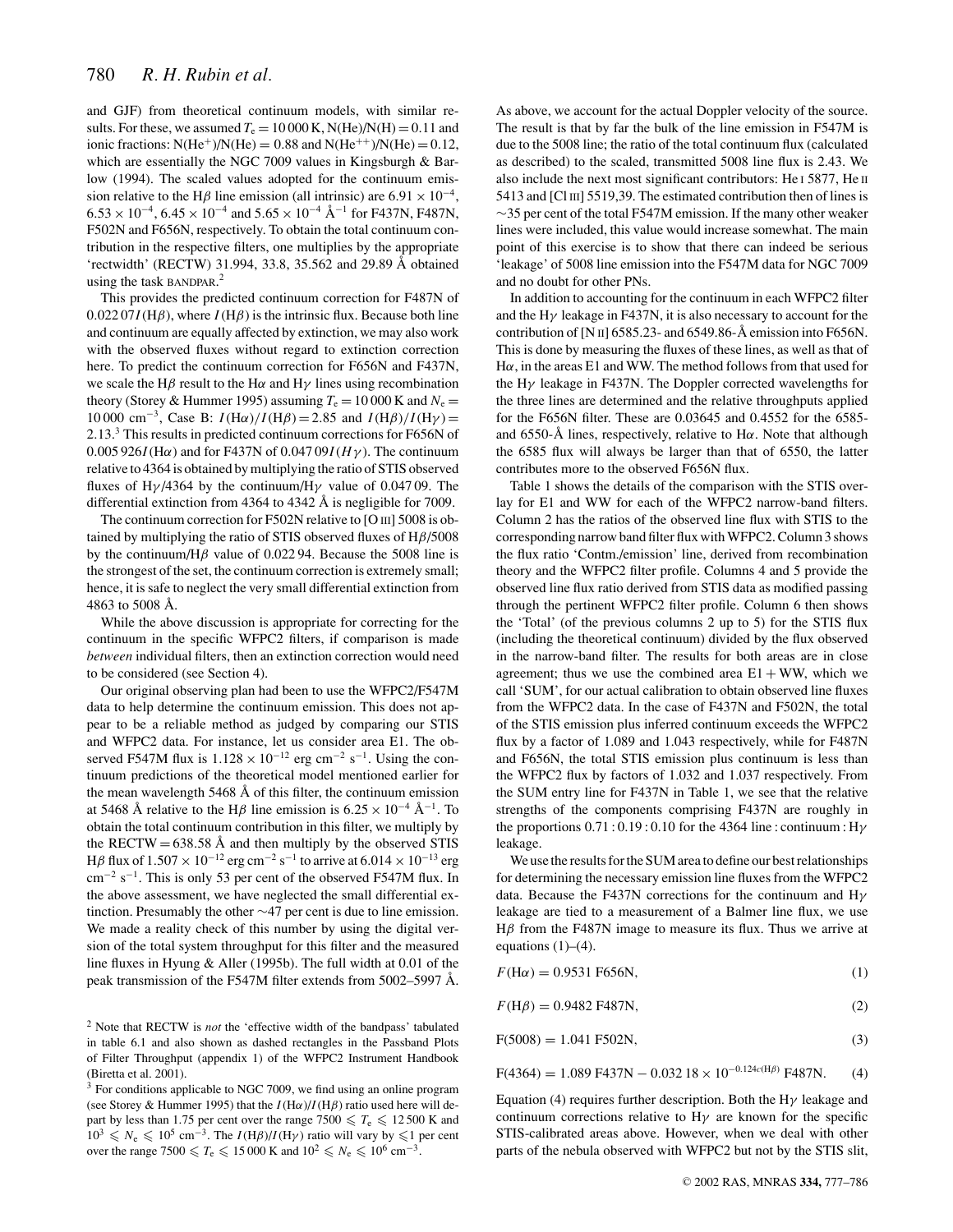|            |            | F437N       |           |           |             |
|------------|------------|-------------|-----------|-----------|-------------|
| Location   | 4364/F437N | Contm./4364 | 4342/4364 |           | Total/F437N |
| E1         | 0.7834     | 0.2610      | 0.1402    |           | 1.098       |
| <b>WW</b>  | 0.7623     | 0.2728      | 0.1467    |           | 1.082       |
| <b>SUM</b> | 0.7714     | 0.2677      | 0.1438    |           | 1.089       |
|            |            | F487N       |           |           |             |
| Location   | 4863/F487N | Contm./4863 |           |           | Total/F487N |
| E1         | 0.9431     | 0.02207     |           |           | 0.9639      |
| <b>WW</b>  | 0.9520     | 0.02207     |           |           | 0.9730      |
| <b>SUM</b> | 0.9482     | 0.02207     |           |           | 0.9691      |
|            |            | F502N       |           |           |             |
| Location   | 5008/F502N | Contm./5008 |           |           | Total/F502N |
| E1         | 1.031      | 0.00201     |           |           | 1.033       |
| <b>WW</b>  | 1.048      | 0.001984    |           |           | 1.050       |
| <b>SUM</b> | 1.041      | 0.001995    |           |           | 1.043       |
|            |            | F656N       |           |           |             |
| Location   | 6565/F656N | Contm./6565 | 6550/6565 | 6585/6565 | Total/F656N |
| E1         | 0.9484     | 0.005926    | 0.00407   | 0.00106   | 0.9589      |
| <b>WW</b>  | 0.9564     | 0.005926    | 0.005538  | 0.001361  | 0.9687      |
| <b>SUM</b> | 0.9531     | 0.005926    | 0.004913  | 0.001231  | 0.9646      |

**Table 1.** Flux 'calibration' of WFPC2 Filters with STIS data.

there is no direct way of knowing the observed H $\gamma$  flux. Therefore, we make these corrections in terms of the observed  $H\beta$  flux, which may be assessed via the F487N data. Again, we use the theoretical flux ratio  $H\beta/H\gamma = 2.13$  but must correct for differential extinction between the two lines. In the presence of extinction, the observed H<sub>γ</sub> line will be weaker relative to the observed H $\beta$  line (than the theoretical ratio). Therefore, the contribution to F437N will be less and thus the correction term should be less. The extinction is measured by the parameter  $c(H\beta)$ , which is the logarithmic extinction correction at  $H\beta$ , discussed in the next section. The constant 0.03218 in equation (4) was determined by requiring perfect agreement amongst all the pertinent observed fluxes for area SUM.

# **4 EXTINCTION AND REDDENING CORRECTION**

Before deriving the *T*<sup>e</sup> distribution from either the STIS or WFPC2 data, we first correct for extinction. This is calculated by comparing the observed  $F(H\alpha)/F(H\beta)$  ratio with the theoretical ratio  $I(H\alpha)/I(H\beta)$ . Again, we use a value of 2.85 assuming  $T_e =$ 10 000 K and *N*<sub>e</sub> = 10 000 cm<sup>-3</sup>, Case B (Storey & Hummer 1995). The extinction correction is done in terms of  $c(H\beta)$ , given by the relationship

$$
\log[F(\lambda)/F(H\beta)] = \log[I(\lambda)/I(H\beta)] - f(\lambda)c(H\beta),\tag{5}
$$

where  $f(\lambda)$  is the extinction curve. For the 4364-, 4863-, 4960-, 5008- and 6565-Å lines, the respective values for  $f(\lambda)$  are 0.124, 0, −0.023, −0.034 and −0.323 (Seaton 1979). This leads to

$$
c(H\beta) = 3.096 \log[F(H\alpha)/F(H\beta)] - 1.408.
$$
 (6)

The correction for extinction/reddening from observed to intrinsic flux for the 4364 and 5008 lines is then given by,

$$
I(4364) = F(4364)10^{1.124c(H\beta)}; \quad I(5008) = F(5008)10^{0.966c(H\beta)}.
$$
\n(7)

Note that the first of these was used to derive equation (4).

For the STIS data, we binned the pixels along the slit into tiles that are 0.5 arcsec square (matching the slit width). The CS and STIS fiducial bars are excluded. This produced  $c(H\beta)$  results for 45 tiles, which are the same set used later for the  $T_e$  analysis. The statistics without regard to any weighting for brightness are: the average  $c(H\beta)$  is 0.1032; the median is 0.1038; and the values range from 0.0239 to 0.1592. The median and average are small and close to previous spectroscopic values, e.g. 0.12 (Barker 1983, and references therein).

For the WFPC2 data, we work with the individual pixels. There were a few negative *c*(Hβ) values, which are replaced with a value of zero. There also were spuriously high  $c(H\beta)$  values inferred in the fast, low-ionization emission regions (FLIERS), particularly on the west side. The reason for this is that the [N  $\text{II}$ ] 6550-, 6585-Å lines are very much stronger in the FLIERS. This can be seen from the paper by Balick et al. (1998) in their colour image (fig. 1) and emission-line profiles (fig. 3). The leakage by the  $6550$ -,  $6585-\text{\AA}$ lines into F656N enormously exceeds the 'calibration' shown in Table 1. The application of equation (1) overestimates  $F(\text{H}\alpha)$  in the FLIERS, resulting in a spuriously high  $F(\text{H}\alpha)/F(\text{H}\beta)$  and thus  $c(H\beta)$ , reaching as high as 0.456. With the guidance of the STIS slit overlay, we chose to cap the  $c(H\beta)$  value in the vicinity of the FLIERS at a value of 0.14. This value is not crucial and could have been set between 0–0.2 because extinction is low for NGC 7009. As will be seen in the next section, it matters little for the subsequent temperature analysis.

# **5 ELECTRON TEMPERATURE DETERMINATION**

The electron temperature  $T_e$  is derived from the intrinsic ratio *I*(5008)/*I*(4364) using the following relation,

$$
T_e = 32966 / \{\ln[I(5008)/I(4364)] - 1.701\}.
$$
\n(8)

Effective collision strengths are from Burke, Lennon & Seaton (1989) for  $T_e = 10^4$  K. Transition probabilities (*A*-values) are from Froese Fischer & Saha (1985). Note that this holds in the low-*N*<sup>e</sup> limit, which should be valid for NGC 7009 where  $N_e$  values are less than the critical densities  $(N_{\text{crit}})$  for these lines. The lowest  $N_{\text{crit}}$  ~ 6.4 × 10<sup>5</sup> cm<sup>-3</sup> for the 5008 line, which is well above  $N_e$ values determined (e.g. Hyung & Aller 1995a,b).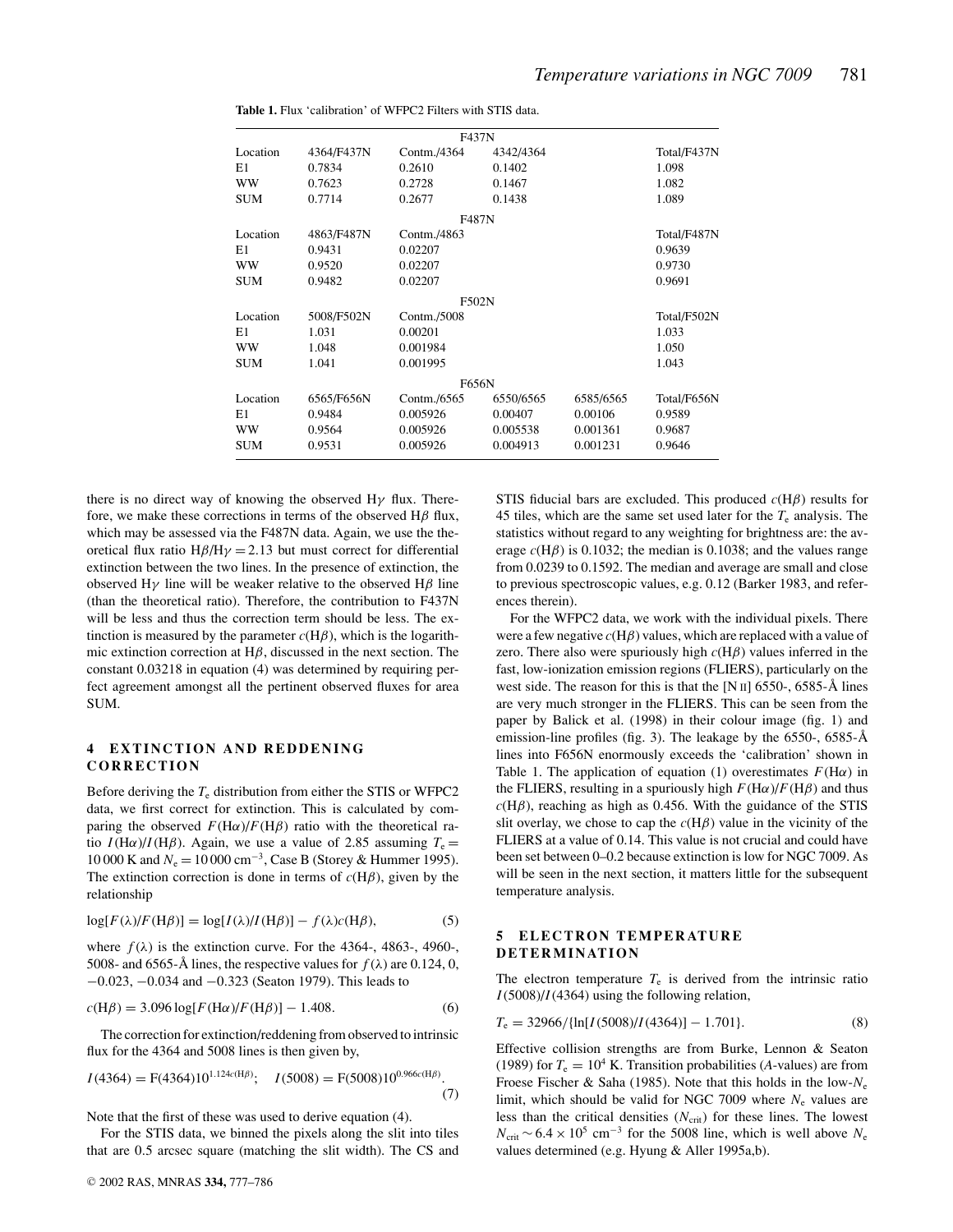

**Figure 1.** Plot of  $T_e$  determined from the [O III] 4364/5008 flux ratio versus position along the STIS long-slit. The analysis is in terms of tiles that are 0.5 arcsec square (matching the slit width). There are 45 tiles with reliable measurements that exclude the grey areas. The open circles represent the individual tiles plotted at their midpoint. The dashed straight lines are interpolations across the central star tiles (#25–27) and across the east fiducial bar tiles (9–11). Tile # increases from  $\sim$  east to  $\sim$  west. The bottom curve shows the observed relative [O  $\text{III}$ ] 5008-Å flux displayed unsmoothed at the pixel level.

For the STIS data, we continue with the analysis using the 45 tiles along the slit described above. Equations (6)–(8) are applied to the four emission lines to derive  $T_e$ . Fig. 1 shows the distribution of  $T_e$ versus position along the slit. This is shown relative to the closest approach of the CS to our slit (recall the CS was placed off the slit edge). The open circles represent the individual tiles plotted at their midpoint. The dashed lines are a linear interpolation across the tiles that were deemed to have unreliable measurements because of proximity to the CS (tile #25–27) and the east fiducial bar (9–11). There appears to be some symmetry with respect to the CS. From a more or less flat  $T_e \sim 10800$  K over the centre tiles, there is a decrease to ∼9500 K and then a rise again to roughly 10 800 K in both the east and west with increasing distance from the star. The situation is less clear on the east side, partly because of the lack of data at the east fiducial bar. In the next section, we will evaluate this distribution in terms of  $T_e$  variations.

A plot of the observed relative [O  $\text{III}$ ] 5008 Å flux is also shown in Fig. 1. This curve is displayed (unsmoothed) at the pixel level providing 0.05 arcsec spatial resolution along the slit. There are some noteworthy oscillations between ∼8–13 arcsec west of the CS. There appears to be 4 cycles with a period between ∼1–1.5 arcsec per cycle. These reach a factor of ∼2 brightness contrast between adjacent local maxima and minima. The structure is very repeatable when compared to the corresponding run of observed H $\alpha$  and H $\beta$ flux. Because these oscillations do not appear to be correlated with the  $T_e$  distribution and are not present in the flux ratios of 5008 to the Balmer lines, they must be due to a column density (or  $\int N_e^2 dl$ ) modulation. Such a pattern might result from episodic mass loss.

We find very similar spatial behavior, including this tantalizing oscillatory pattern, from our WFPC2 F502N, F487N and F656N data when we overlay the STIS slit. We note that this result from our 1D cut is insufficient to establish a case for episodic mass loss.

Using the WFPC2 data, the path to  $T_e$  is more uncertain than is the case with our STIS measurements. However, the WFPC2 data cover a much larger area of the nebula. Equations (1)–(4) and (6)–(8) are used to derive  $T_e$ . In Fig. 2, we present the  $T_e$  map at a resolution of 0.1 arcsec. The outer region with white and black speckles is omitted from the analysis. The S/N in F437N is generally too low out there to obtain reliable  $T_e$  information. Nevertheless, with a hint of the ansae, this area helps visually identify the major axis. We note that by binning the data in the outlying areas, the S/N may be improved. For the purposes of this paper, we restrict the analyses to the interior main body of the nebula with the highest S/N, where there is sufficient area to address temperature fluctuations in this nebula.

The high  $T_e$  white region immediately surrounding the CS is the result of diffracted or scattered stellar continuum. Equation (4), which corrects for the continuum in the F437N filter, does not account for stellar continuum emission. The result is a spuriously high  $F(4364)$  leading to the spuriously high values for  $T_e$ . Further out, the temperatures show the red and yellow colour code. The pattern that looks like an 'H'-shape region, or for the imaginative, the 'Batman symbol' appears to be point symmetric with respect to the CS. This region is likely to be at the elevated  $T<sub>e</sub>$ s indicated because of the agreement in this central region with the STIS results shown in Fig. 1. The full STIS long slit is shown superimposed on Fig. 2. The tiles along the slit are entirely within the inner higher S/N region. The distances from the CS to the centres of the two symmetrical blue 'lakes' that the STIS slit passes through are roughly 6.6 arcsec. That distance corresponds to ∼13 tiles on Fig. 1, where the CS location is within tile 26. Thus the troughs in the  $T_e$  structure in Fig. 1 near tile 13 and 39 correspond with the blue lakes. The temperatures also start to rise again further out as shown by the green colour. However, there is not a prominent increase in  $T_e$  with increasing distance from the CS to the levels indicated from the  $T_e$  distribution along the slit in Fig. 1.

The determination of  $T_e$  from  $I(5008)/I(4364)$  is not sensitive to the extinction correction for NGC 7009 because extinction is small. We may demonstrate this with an example using a  $c(H\beta)$  of 0.1, which is close to the average value. Let us also use a case that results in a representative temperature 10 000 K. The observed *F*(5008)/  $F(4364)$  would be 153.543 to result in  $I(5008)/I(4364) = 148.057$ , which results in  $T_e = 10000$  K by equation (8). If  $c(H\beta)$  were respectively 0.0 or 0.2 instead with the same observed flux ratio, the resulting  $T_e$  would be 9891 and 10 112 K. Thus were we to carry out this analysis with a constant  $c(H\beta) = 0.1$ , or no extinction correction at all, the results will be hardly altered.

## **6 FRACTIONAL MEAN-SQUARE TEMPERATURE VARIATIONS**

Our STIS and WFPC2 analysis above present results in the plane of the sky. The observations here do not address temperature fluctuation along the line of sight, which may be characterized in terms of the average temperature  $T_0$  and fractional mean-square  $T_e$  variation  $(t<sup>2</sup>)$  as defined by Peimbert (1967).

$$
T_0 = \frac{\int T_e N_e N_i \, dV}{\int N_e N_i \, dV},\tag{9}
$$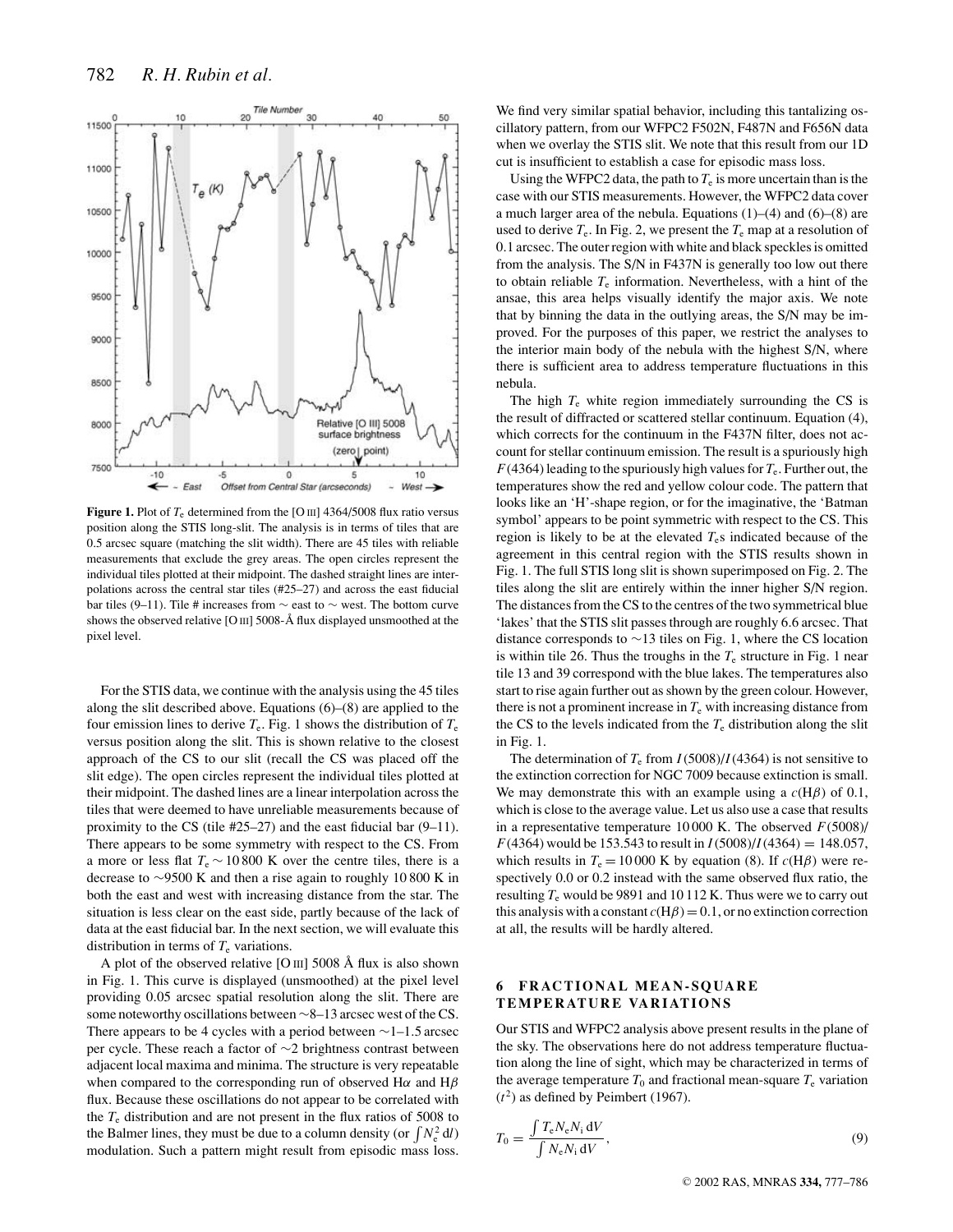$$
t^{2} = \frac{\int (T_{e} - T_{0})^{2} N_{e} N_{i} \, dV}{T_{0}^{2} \int N_{e} N_{i} \, dV},
$$
\n(10)

where  $N_i$  is the ion density  $N(O^{++})$ . The integration in equations (9) and (10) is over the column defined by each pixel (or tile for the STIS analysis), and along the line of sight (los). We are unable to measure the  $t^2$  along the los for any column (cross-section of 1 pixel or tile). If there are  $t^2$  along the los, we can say that  $T(4364/5008) > T_0$ (e.g. Peimbert 1967; Rubin et al. 1998).

For each pixel/tile, we have calculated  $T(4364/5008)$ . Then the intrinsic flux *I*(5008), fully correcting *F*(5008) for extinction (see equation 7), in each pixel/tile is used in conjunction with  $T_e$ *T* (4364/5008) for that pixel/tile, and assumed constant along the los, to derive the following:

$$
I(5008) = K(5008) \int N_e N_i T_e^{-0.5} \exp(-\chi/kT_e) \, \mathrm{d}l
$$

$$
= K(5008, T_e) \int N_e N_i \, \mathrm{d}l. \tag{11}
$$

Here  $\chi$  is the excitation energy above the ground state for the upper level of the 5008 transition, *k* is Boltzmann's constant, *K*(5008) is known from atomic data, and  $K(5008, T_e)$  has finally incorporated the known  $T_e$  factor with the atomic constants. Here we again make the safe assumption of the low- $N_e$  limit (negligible collisional deexcitation) discussed earlier.

Let us now define analogous terms to represent the average  $T_e$  $(T_{0,A})$  and fractional mean-square  $T_e$  variation  $(t_A^2)$  in the *plane of the sky*.

$$
T_{0,A} = \frac{\iint T_e N_e N_i \, \mathrm{d}l \, \mathrm{d}A}{\iint N_e N_i \, \mathrm{d}l \, \mathrm{d}A},\tag{12}
$$

$$
t_A^2 = \frac{\int \int (T_{\rm e} - T_{0,A})^2 N_{\rm e} N_{\rm i} \, \mathrm{d}l \, \mathrm{d}A}{T_{0,A}^2 \int \int N_{\rm e} N_{\rm i} \, \mathrm{d}l \, \mathrm{d}A} = \frac{\int \int T_{\rm e}^2 N_{\rm e} N_{\rm i} \, \mathrm{d}l \, \mathrm{d}A}{T_{0,A}^2 \int \int N_{\rm e} N_{\rm i} \, \mathrm{d}l \, \mathrm{d}A} - 1,\tag{13}
$$

where d*A* represents an element of surface area in the plane of the sky and the integration over d*l* is for each pixel/tile along the los.

#### **6.1 WFPC2 analysis**

For this part, the image in Fig. 2 was further rotated so that the NGC 7009 major axis was aligned with the *x*-axis. We obtained from this an array of intrinsic fluxes *I*(4364) and *I*(5008) for input to our own analysis code. For each of the above set of pixel-by-pixel solutions, we have the [O III]  $T_e$  (that assumed no  $T_e$  variations along the los). A circular region (radius of 10 pixels  $=$  1 arcsec) surrounding the CS is excluded from further calculations. Additionally, we exclude pixels near the periphery, where the  $S/N$  for the 4364-Å line is poor.

Calculations for  $T_{0,A}$  and  $t_A^2$  were performed using various distances from the CS  $(R_{\text{outer}})$ . This was performed in several ways: assuming concentric circular shapes, and assuming concentric elliptical shapes, which is perhaps more realistic for this source. The bottom-line results are virtually unchanged between these different methods. In Figs 3 and 4, we present our results for  $T_{0,A}$  and  $t_A^2$ for an elliptical shape with an axial ratio of minor/major  $= 0.808$ , matching our  $T_e$  map (Fig. 2). The abscissa  $R_{\text{outer}} = \sqrt{a_{\text{outer}}b_{\text{outer}}}$ , where  $a_{\text{outer}}$  and  $b_{\text{outer}}$  are the semi-major and semi-minor axes. Out to the most distant elliptical contour used in our analysis  $(a_{\text{outer}} =$ 14.5 arcsec,  $b_{\text{outer}} = 11.7$  arcsec,  $R_{\text{outer}} = 13.0$  arcsec), there are 52 995 good pixels with all [O  $\text{III}$ ]  $T_e$  values between 5531–16 382 K.

The dashed lines pertain to values for  $T_{0,A}$  and  $t_A^2$  for the entire area inside the ellipse with  $a_{\text{outer}}$ ,  $b_{\text{outer}}$ , and is plotted at the single distance  $R_{\text{outer}}$  (again excluding the CS) and represent cumulative results. The solid lines pertain to  $T_{0,A}$  and  $t_A^2$  in the annular area between two adjacent ellipses separated by 5 pixels (0.5 arcsec) along the major axis. This is plotted as a single point at a distance  $R_{\text{centroid}} = \sqrt{0.5(a_{\text{outer}}b_{\text{outer}} + a_{\text{inner}}b_{\text{inner}})}.$ 

There is nearly a monotonic decline in  $T_{0,A}$  with increasing distance (as characterized for the ellipses) from the CS. The results indicate very small values  $- <0.012$  – for  $t_A^2$  throughout. The overall  $T_{0,A}$  = 9912 K,  $t_A^2$  = 0.00360 for the 52 995 good pixels within the most distant elliptical contour used (excluding CS region). There is a steep climb in  $t_A^2$  in the outer elliptical annuli (solid line in Fig. 4), although this may be due to noisier data at larger distances from the CS.

#### **6.2 STIS analysis**

Our STIS data allow an even more direct determination of *T*<sup>e</sup> and hence of  $T_{0,A}$ ,  $t_A^2$ , albeit for a much smaller area than with WFPC2. The average [O III] temperature  $T_{0,A}$  using 45 tiles (excluding the CS and fiducial bar) is 10 139 K;  $t_A^2$  is 0.00350. The median value (without regard to proper weighting) is 10 295 K. All four emission lines peak in tile 37, with tile 38 a close runner-up. This is where our slit crosses the 'ridge' near the blue–green (He II 4687–[O III] 5008) boundary in the three-colour image (Balick et al. 1998) at roughly 5–6 arcsec from the CS. These tiles have relatively low [O III]  $T_e$ values of 9823 and 9755 K, respectively (see Fig. 1). No doubt, the enhancement in line emission here is due to a greater column density (and/or higher density) and not temperature. As determined from the extinction-corrected 5008 surface brightness (equation 11), these tiles have the highest ( $\int N_e N_i dl$ )–weighting in equations (12) and (13).

We note that the single pixel (out of 52 995) with the highest 5008 surface brightness also has the highest ( $\int N_e N_i dl$ )-, ( $\int T_e N_e N_i dl$ )and ( $\int T_e^2 N_e N_i dl$ )-weighting in the WFPC2 analysis. This pixel is located with respect to the CS 5.9 arcsec along the west major axis and 4.7 arcsec orthogonally below and is associated with the 'ridge' near the blue–green boundary of the Balick et al. (1998) picture.

## **7 DISCUSSION AND CONCLUSIONS**

We determined the electron temperature from the flux ratio of [O III] (4364/5008) using both STIS and WFPC2 observations of NGC 7009. The resulting  $T_e$  values from both the WFPC2 map and the distribution along the STIS slit do not vary much, with almost all values between 9000–11 000 K. The higher  $T_e$  values are closer to the central star and appear, from WFPC2 images, to coincide with the inner  $He^{++}$ -zone. The temperature is higher in the  $He^{++}$ -zone because heating is stronger due to radiation beyond 54.4 eV, while the cooling is less efficient as  $O^{++}$  gives way to  $O^{+3}$ . Models show that some  $O^{++}$  remains inside the He<sup>++</sup> zone, so the higher temperature there will be reflected in  $T(4364/5008)$  – see, for example, figs 11 and 14 of Harrington et al. (1982).

The observations here do not address  $T_e$  fluctuation along the line of sight. We assume for each square column (projection of 1 pixel for the WFPC2 data and 1 tile for the STIS data on the planeof-the-sky) that the plasma along the line of sight is isothermal at the T(4364/5008). The analysis of both data sets for the average  $T_e$  and fractional mean-square  $T_e$  variations in the plane-of-the-sky, which we call  $T_{0,A}$  and  $t_A^2$ , gave consistent results. For the WFPC2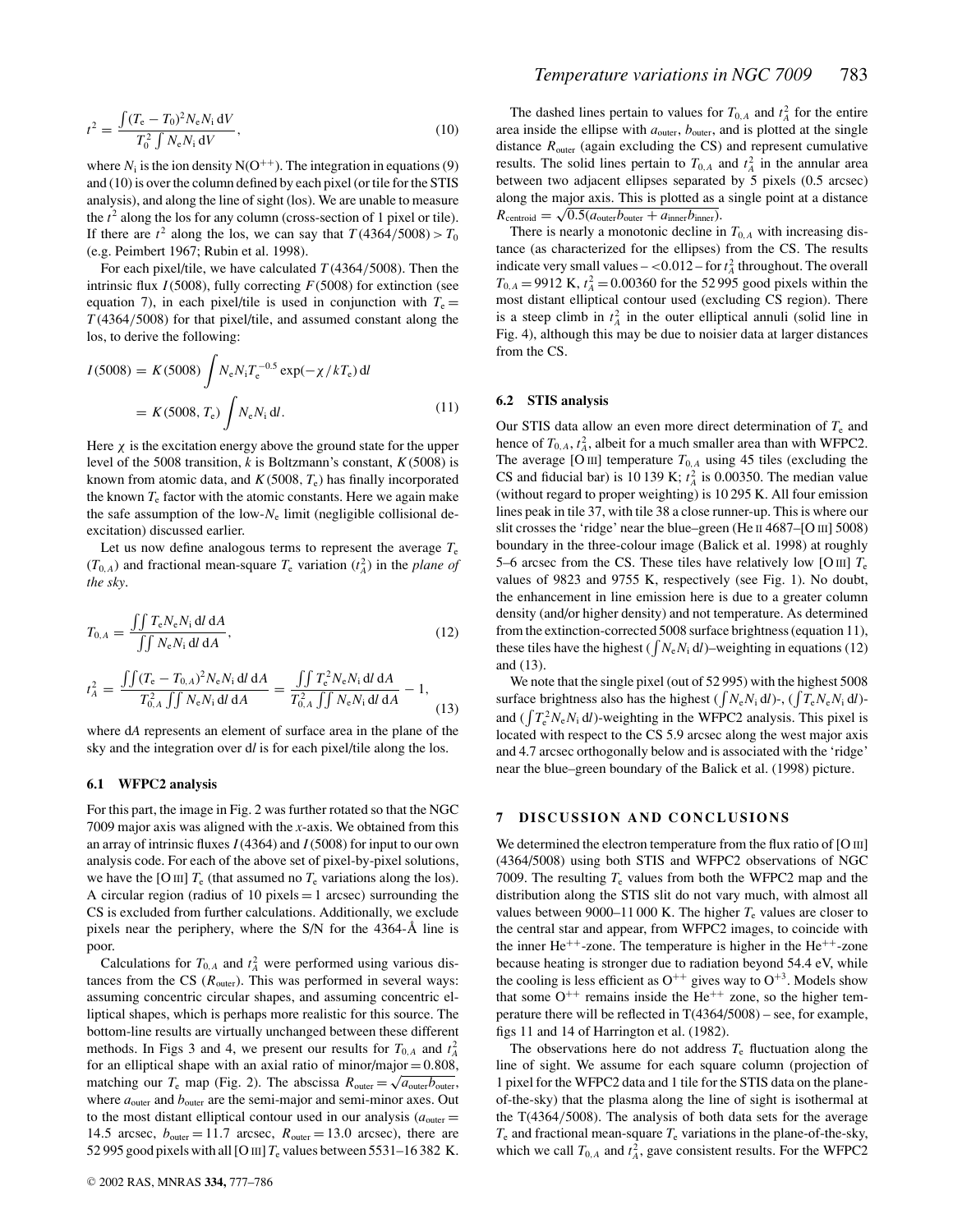

**Figure 2.** This is a pixel-by-pixel map of the electron temperature  $T_e$  (colour-bar scale) as determined from the ratio of extinction corrected fluxes of [O III]  $(4364 \text{ Å})/(5008 \text{ Å})$ . The STIS long-slit (52 arcsec  $\times$  0.5 arcsec) is aligned and superimposed on the image. The area representing the 0.5-arcsec-wide slit is shown fully unobstructed. The circumscribed black boundary lines are not part of the STIS slit. North is up and east to the left.

analysis, the preferred method used concentric elliptical contours to conform to the natural elliptical shape of the nebula. For  $T_{0,A}$ , the STIS average was 10 139 K, while the WFPC2 overall average to the outermost elliptical contour considered was 9912 K. Within the contours closer to the central star,  $T_{0,A}$  is higher, as depicted in Fig. 3. In all the statistical analyses, a region around the CS is excluded. For both STIS and WFPC2,  $t_A^2$  is found to be very small,  $\lt 0.012$ everywhere. Using STIS, we obtained 0.0035, which is close to the WFPC2 overall value of 0.0036 within the most distant elliptical contour used.

Because the continuum correction for the F437N data is a major source of uncertainty in the process of deriving *T*<sup>e</sup> from the WFPC2 observations, we attempted to assess this using another approach. Instead of estimating the continuum correction theoretically for F437N, we assume that STIS and WFPC2 are perfectly calibrated. By this we mean that the total STIS emission/F437N in Table 1 should be unity (instead of 1.089). We then assume that the continuum emission contribution to the common WFPC2/STIS area SUM (see Section 3 and Table 1) be the remaining amount after accounting for the STIS 4364 and H $\gamma$  emission as they would be observed passing through the F437N/telescope system. This reduces the Contm./4364 value for SUM in Table 1 to 0.1525 and alters the proportions that would comprise the F437N emission to be  $0.77:0.12:0.11$  for the 4364 line : continuum : H $\gamma$  leakage. This treatment results in a modification of equation (4) with the factor 1.089 becoming 1.0 and the factor 0.032 18 becoming 0.023 16.

We carried out the subsequent analysis with just this change to equation (4). The results were that the highest  $T_e$  values were lowered several hundred degrees while the lowest  $T<sub>e</sub>$  values were raised several hundred degrees. Consequently, the effect was to decrease  $t_A^2$ values somewhat. Repeating the elliptical annuli analysis, we found the WFPC2 overall value of 0.00303 (decreased from 0.00360) within the most distant elliptical contour used. For the individual annuli,  $t_A^2 < 0.01$  everywhere. For  $T_{0,A}$ , the WFPC2 overall average to the outermost elliptical contour considered increased slightly to 9940 K (from 9912 K). Essentially, there were only minor changes to the curves depicted in Figs 3 and 4. We are led from the above computations to conclude that our results are robust and not sensitive in the situation considered here to the correction for continuum emission in the F437N data.

Fluctuations in  $T_e$  along the los are inevitable. We can make some comments about how our results for  $t_A^2$  might be adjusted by  $T_e$ variations along the los. The relationship between  $T(4364/5008)$ and  $T_0$  is

$$
T(4364/5008) = T_0 \left[ 1 + 0.5(91200/T_0 - 3)t^2 \right],
$$
 (14)

(e.g. Peimbert 1967; Rubin 1969). For a given column, let us take a representative *T* (4364/5008) of 10 100 K, which is close to the average  $T_{0,A}$  for the STIS analysis. If  $T_0$  were 9000 K, then  $t^2 =$ 0.0343 along that los in the column; if  $T_0$  were 8000 K, then  $t^2 =$ 0.0625. If we assume that generally a given los column will be characterized by  $T_0 = 9000 \text{ K}$ , 1100 K lower than  $T(4364/5008)$ , then according to the left-hand side form of equation (13), one would expect  $t_A^2$  to be a factor of 1.26 larger. This is due to using the lower 9000-K temperature  $(T_0)$  in the denominator instead of the 10 100-K temperature *T* (4364/5008). Our conclusion will still remain that  $t_A^2$ is very small as measured by the *HST* data here.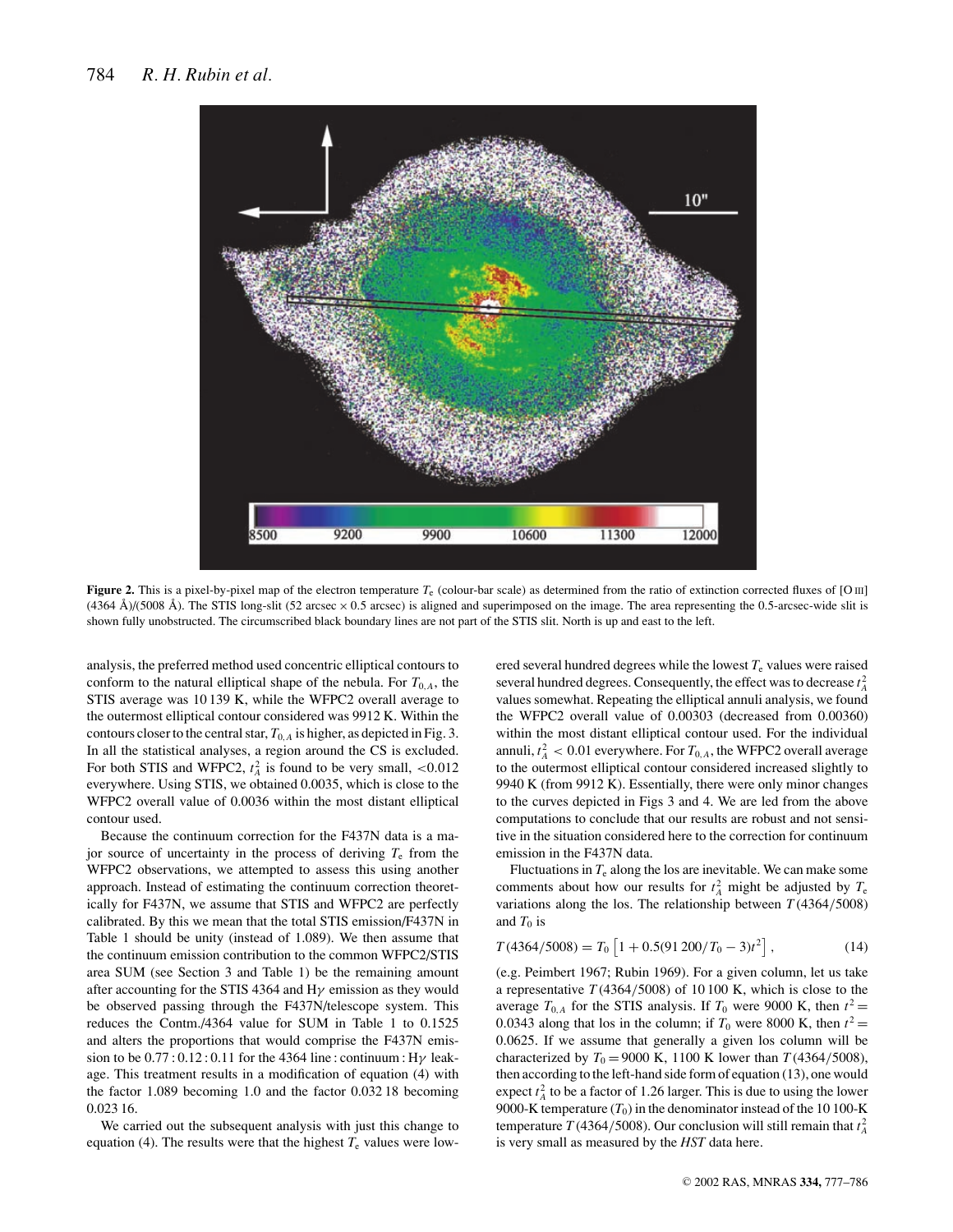

**Figure 3.**  $T_{0,A}$  versus  $R_{\text{outer}} = \sqrt{a_{\text{outer}}b_{\text{outer}}}$ .  $R_{\text{outer}}$  is measured from the central star in pixels with 10 pixels equal 1 arcsec. The dashed curve pertains to values for  $T_{0,A}$  for the entire area interior to the ellipse with  $a_{\text{outer}}$ ,  $b_{\text{outer}}$ and is shown as a point at  $R_{\text{outer}}$ . The solid line pertains to  $T_{0,A}$  in the annular area between two adjacent ellipses. This point is plotted at the annulus area centroid (see text). The step along the major axis between two successive elliptical annuli is five pixels; along the minor axis, the step is 4.04 pixels.

We do not have the data here to characterize  $T_e$  variations in 3D. One way that this may be realized is to consider the following case. If every single pixel/tile los-column were to have  $T(4364/5008) =$ 10 100 K,  $T_0 = 9000$  K and  $t^2 = 0.0343$ , the analysis for variations in the plane-of-the-sky that we present here will result in  $T_{0,A}$  = 10 100 K and  $t_A^2 = 0$ . However, the overall true 3D  $T_0 = 9000$  K and  $t^2 = 0.0343$ . It is useful to define an *overall* 3D average  $T_e$  ( $T_{0,V}$ ) and fractional mean-square  $T_e$  variation  $(t_V^2)$ . These single values apply



**Figure 4.** Same as Fig. 3 except for  $t_A^2$  instead of  $T_{0,A}$ .

for the *entire source*. Equations (9) and (10) define these specific values when the integration is over the entire volume. For the simple, contrived case above,  $T_{0,V} = 9000 \text{ K}$  and  $t_V^2 = 0.0343$ . We note that for a spatially unresolved object (total integrated fluxes observed in the aperture),  $t_V^2 = t^2$  and a calculation of  $t_A^2$  is meaningless.

Our measurements of  $T<sub>e</sub>$  reported here are an average along each line of sight. Because each element of area treated in the plane of the sky represents a column which has already created a spatially averaged temperature along the los (e.g. see fig. 1 in Rubin 1969), it is likely that the value for  $t_V^2$  is substantially higher than  $t_A^2$ . Measurements of  $t^2$  along various sightlines appear to be the most direct way to reliably gauge  $t_V^2$ . Therefore, despite finding remarkably low  $t_A^2$ , we cannot completely rule out temperature fluctuations along the los as the cause of the large abundance discrepancy between heavy element abundances inferred from collisionally excited emission lines compared to those derived from recombination lines. Further work, beyond the scope of this paper, is underway that will use modelling as well as additional observational data in an effort to better determine the relationship between  $t^2$ ,  $t^2$  and  $t^2$ .

Judging from both the shape of the inner parts of the nebula and echelle observations (Balick, Preston & Icke 1987) of NGC 7009, the inner regions of the nebula are well modelled as the projected surface of a prolate ellipsoid. If this is true, then most of the lines of sight of interest in this paper intersect two thin sheets of emitting gas. Thus the temperature fluctuations along the los, if they exist, lie within these sheets. The internal physical structure within each of these sheets is probably not resolvable either in extant images or through high-dispersion spectroscopic observations.

Hydrodynamic models suggest that this ellipsoidal sheet consists of nebular material compressed by the supersonic growth of the hot (optically invisible) wind-heated bubble inside the surfaces. Models predict that this compressed gas cools efficiently and, to the first order, is isothermal except, perhaps, in a weak shock at the leading (outer) edge. Dopita (1997) has argued that the emission lines from such shocks are all but indiscernible since the integrated energy density of the shock is small compared to other energies that can excite the emission lines. However, the trailing edge of the compressed sheet is generally assumed to be a simple contact discontinuity ('CD') across which no pressure gradient exists. In these models, in which magnetic fields and thermal conduction are not considered, no *T*<sup>e</sup> gradient is expected across the CD. Recent x-ray observations (Chu et al. 2001; Kastner et al. 2000; Kastner, Vrtilek & Soker 2001) call this description of the CD into question. In particular, the edges of the hot bubble in contact with the CD are much cooler and denser than expected. It seems possible that heat from the hot bubble is being conducted from the bubble into the trailing edge of the sheet. Hence a steep temperature gradient may exist over a thin region from the bubble ( $T_e \sim 10^6$  K) into the compressed gas  $(T_e \sim 10^4 \text{ K}).$ 

# **ACKNOWLEDGMENTS**

This paper is based on observations made with the NASA/ESA *Hubble Space Telescope*, obtained at the Space Telescope Science Institute (ST ScI). Support for proposal #GO-8114 was provided through a grant from ST ScI. ST ScI is operated by the Association of Universities for Research in Astronomy, Inc., under NASA contract NAS5-26555. We are grateful to Aaron Svoboda for creating the  $C^{++}$  code PIXHUNTER and to the NASA Undergraduate Research Program (NASA-USRP), which made his 2001 summer work at NASA/Ames possible. We thank the referee for useful comments. Valuable contributions were made